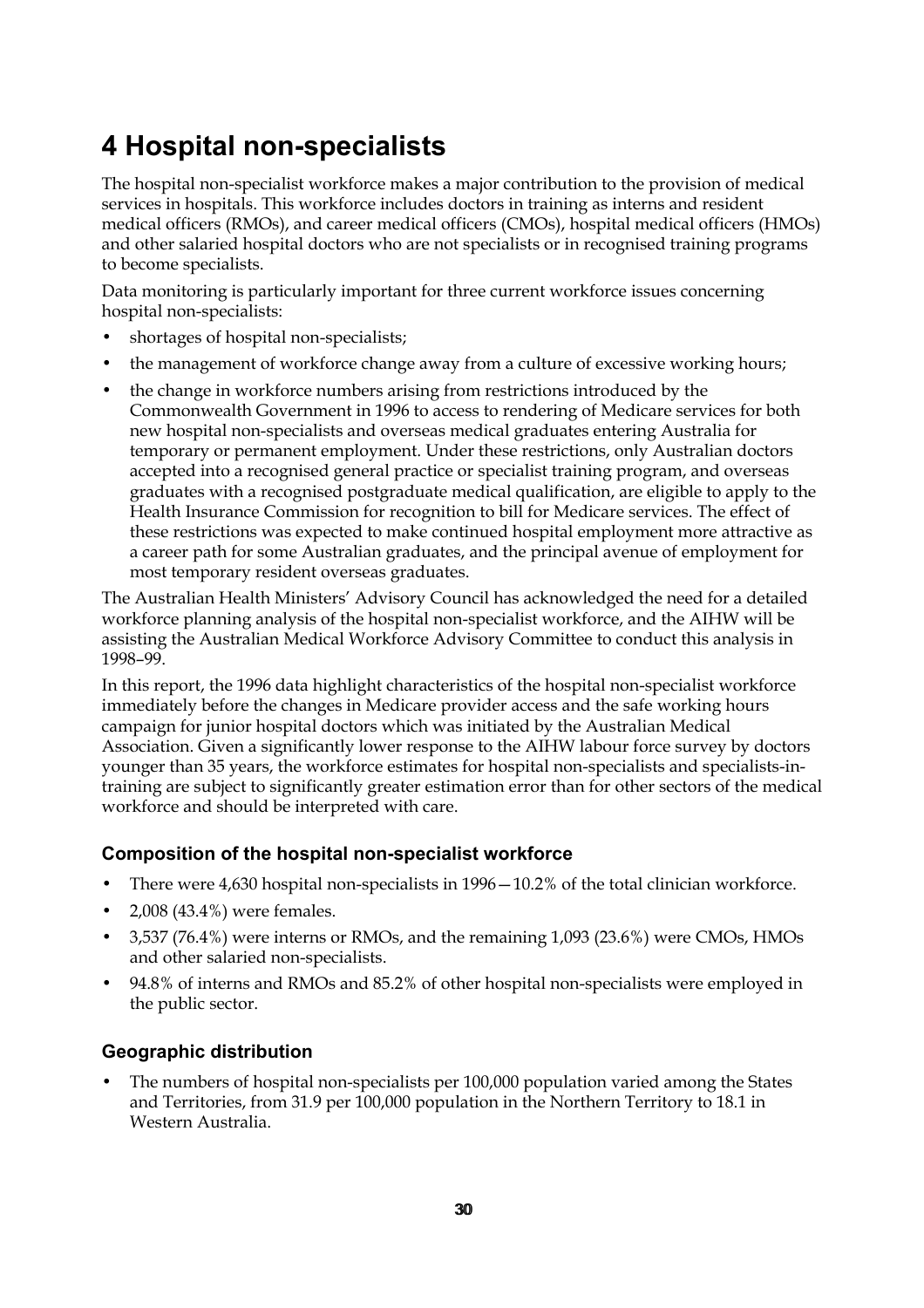- The number of interns and RMOs varied from a high of 24.2 per 100,000 population in New South Wales to a low of 12.6 in Western Australia. The other States and Territories all had 16–20 per 100,000 population.
- CMOs, HMOs and other salaried non-specialists ranged from 14.6 per 100,000 population in the Australian Capital Territory and 13.2 in the Northern Territory to 2.4 in Victoria.
- The numbers of hospital non-specialists per 100,000 population varied among regions from 34.4 per 100,000 population in other metropolitan centres and 33.3 in large rural centres down to 3.2 in other rural areas and 12.2 in remote areas. This regional variation mainly arises from the location of medical training hospitals with large numbers of interns and RMOs in the large centres.

## **Age distribution**

- 15.2% of male and 20.0% of female interns and RMOs were younger than 25 years.
- Only 7.4% of male and 9.4% of female interns and RMOs were aged 35 years or more.
- 41.8% of CMOs, HMOs and other salaried non-specialists were younger than 35 years, 29.5% were 35–44 years, 15.6% were 45–54 years, and 13.1% were older than 55 years.

### **Hours worked**

- Only 3.3% of male and 5.5% of female interns and RMOs worked fewer than 35 hours per week.
- 15.8% of male and 14.8% of female interns and RMOs worked 65 hours or more per week.
- 5.3% of male and 4.9% of female interns and RMOs worked 80 hours or more per week.
- 11.4% of male and 37.3% of female CMOs and HMOs worked less than 35 hours per week.
- 12.1% of male and 9.6% of female CMOs and HMOs worked 65 hours or more per week.
- 4.0% of male and 4.4% of female CMOs and HMOs worked 80 hours or more per week.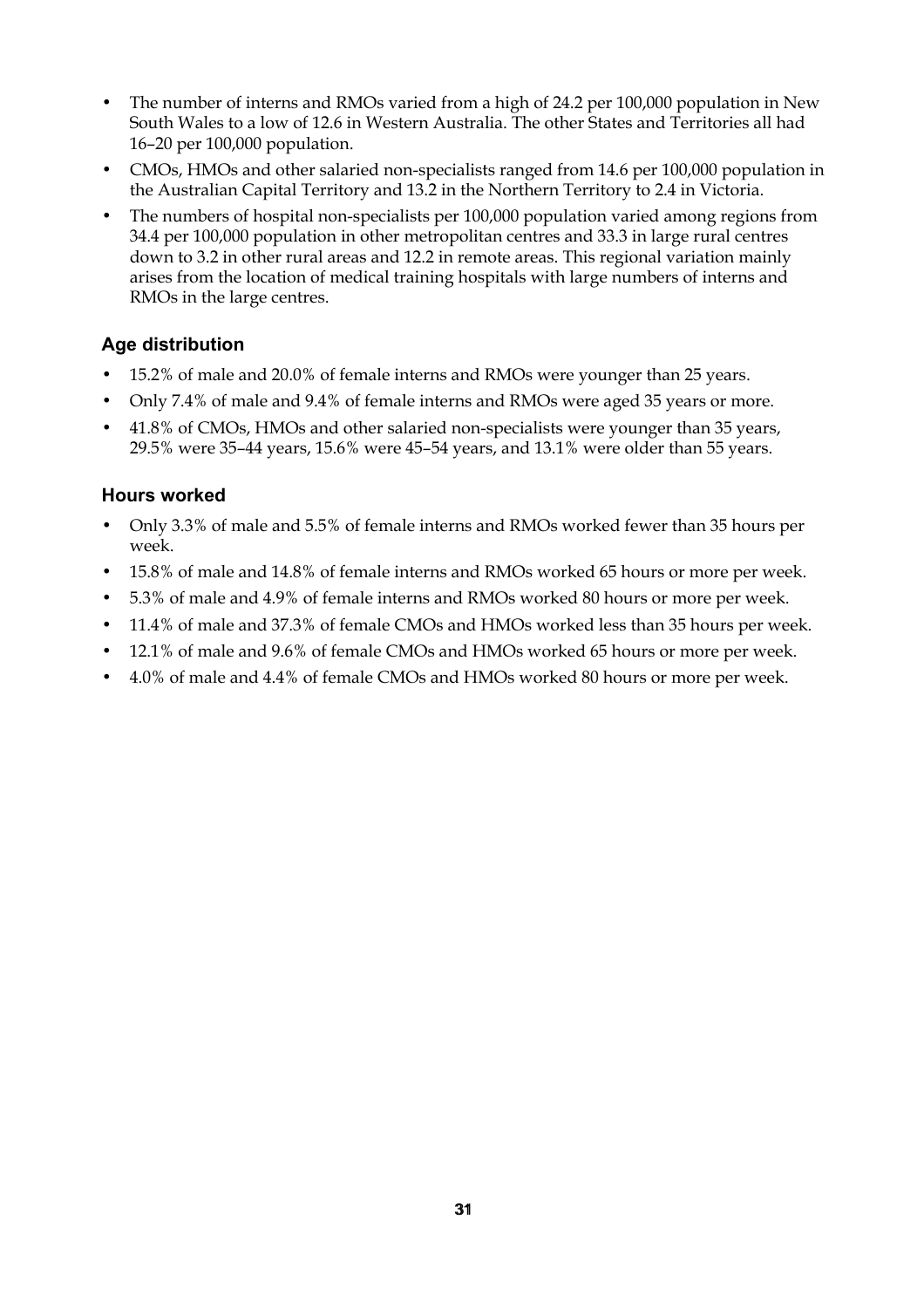| <b>Males</b><br>Intern/RMO<br>$25$<br>119<br>43<br>71<br>11<br>24<br>20<br>$\mathsf{C}$<br>$\mathbf 0$<br>288<br>$25 - 34$<br>611<br>264<br>80<br>103<br>23<br>24<br>12<br>348<br>1,466<br>27<br>З<br>$35 - 44$<br>51<br>19<br>4<br>8<br>3<br>117<br>1<br>$\bar{I}$<br>$\boldsymbol{2}$<br>$45+$<br>10<br>$\overline{5}$<br>$\mathsf 0$<br>$\pmb{0}$<br>$\mathsf{C}$<br>$\pmb{0}$<br>24<br>Total<br>792<br>370<br>44<br>27<br>1,896<br>416<br>97<br>135<br>15<br>Other <sup>(a)</sup><br>$35$<br>126<br>19<br>86<br>28<br>36<br>7<br>13<br>6<br>320<br>$35 - 44$<br>83<br>32<br>45<br>11<br>23<br>$\boldsymbol{\xi}$<br>$\overline{7}$<br>214<br>4<br>$\mathbb{S}$<br>$45 - 54$<br>31<br>11<br>32<br>13<br>9<br>$\pmb{0}$<br>4<br>103<br>$\boldsymbol{7}$<br>$55+$<br>5<br>26<br>16<br>$\sqrt{3}$<br>$\overline{4}$<br>89<br>27<br>1<br>Total<br>18 <sub>l</sub><br>67<br>75<br>14<br>19<br>726<br>267<br>68<br>29<br>Total<br>$25$<br>123<br>$\mathsf C$<br>43<br>71<br>11<br>24<br>20<br>$\mathbf 0$<br>292<br>$25 - 34$<br>734<br>350<br>108<br>$30\,$<br>38<br>368<br>138<br>18<br>1,783<br>$35 - 44$<br>134<br>72<br>15<br>31<br>$10$<br>331<br>51<br>6<br>11<br>41<br>16<br>38<br>15<br>$\boldsymbol{9}$<br>Э<br>$45 - 54$<br>$\mathbf 0$<br>$\overline{4}$<br>127<br>$55+$<br>27<br>$\mathbf 5$<br>26<br>16<br>3<br>$\overline{4}$<br>1<br>89<br>7<br><b>Total</b><br>1,059<br>164<br>210<br>58<br>2,622<br>484<br>557<br>56<br>34<br><b>Females</b><br>Intern/RMO<br>29<br>< 25<br>136<br>52<br>55<br>24<br>32<br>$\mathsf{C}$<br>$\mathbf 0$<br>328<br>$25 - 34$<br>505<br>201<br>88<br>19<br>247<br>64<br>18<br>17<br>1,158<br>$35 - 54$<br>58<br>$10$<br>24<br>$10$<br>15<br>129<br>1<br>7<br>3<br>$45+$<br>12<br>$\mathbf 5$<br>7<br>$\overline{c}$<br>$\pmb{0}$<br>$\mathsf C$<br>$\mathbf 0$<br>0<br>26<br>710<br>314<br>287<br>124<br>111<br>26<br>20<br>1,642<br>Total<br>48<br>Other <sup>(a)</sup><br>$\mathbb{S}$<br>39<br>$35$<br>52<br>7<br>15<br>15<br>8<br>0<br>137<br>$\mathfrak{t}$<br>$35 - 44$<br>32<br>15<br>$3\mathrm{C}$<br>13<br>11<br>$\boldsymbol{2}$<br>108<br>0<br>$45 - 54$<br>17<br>14<br>13<br>$\overline{\mathbf{c}}$<br>15<br>ŧ<br>$\boldsymbol{2}$<br>68<br>$\mathbf 0$<br>$\mathbb{S}$<br>$55+$<br>14<br>9<br>$\overline{\mathbf{c}}$<br>7<br>14<br>4<br>$\mathbf 0$<br>54<br>$1\epsilon$<br>Total<br>115<br>43<br>96<br>49<br>8<br>5<br>34<br>367<br>Total<br>$25$<br>$\mathsf C$<br>136<br>52<br>55<br>24<br>32<br>29<br>0<br>328<br>$25 - 34$<br>254<br>25<br>22<br>1,295<br>556<br>240<br>103<br>78<br>17<br>$35 - 44$<br>90<br>25<br>55<br>23<br>27<br>12<br>237<br>1<br>5<br>$45 - 54$<br>29<br>19<br>2C<br>ť<br>$\boldsymbol{2}$<br>4<br>15<br>0<br>94<br>ć<br>$55+$<br>$\overline{7}$<br>14<br>9<br>$\overline{\mathbf{c}}$<br>14<br>4<br>0<br>54<br>825<br>383<br>161<br>56<br>42<br>26<br>2,008<br><b>Total</b><br>357<br>159<br><b>Persons</b><br>Intern/RMO<br>254<br>126<br>$\mathsf C$<br>616<br>$25$<br>95<br>35<br>57<br>49<br>0<br>466<br>43<br>29<br>2,624<br>$25 - 34$<br>1,116<br>595<br>168<br>166<br>41<br>109<br>29<br>52<br>14<br>24<br>10<br>246<br>$35 - 44$<br>3<br>6<br>$45+$<br>22<br>10<br>14<br>$\overline{\mathbf{4}}$<br>$\pmb{0}$<br>$\mathsf C$<br>51<br>$\mathbf 0$<br>0<br>1,502<br>730<br>222<br>92<br>53<br>35<br>3,537<br>Total<br>657<br>246<br>Other <sup>(a)</sup><br>$35$<br>178<br>26<br>124<br>43<br>50<br>15<br>16<br>6<br>457<br>115<br>75<br>24<br>34<br>14<br>322<br>$35 - 44$<br>47<br>$\overline{\mathbf{4}}$<br>9<br>47<br>26<br>44<br>ε<br>170<br>$45 - 54$<br>15<br>24<br>$\mathbf 0$<br>6<br>12<br>$\overline{1}$<br>$55+$<br>41<br>$40$<br>20<br>16<br>$\ensuremath{\mathsf{3}}$<br>3<br>143<br>Total<br>382<br>111<br>284<br>101<br>125<br>21<br>45<br>1,093<br>24<br>Total<br>$25$<br>95<br>126<br>35<br>49<br>$\mathsf C$<br>258<br>57<br>0<br>620<br>1,290<br>590<br>216<br>$25 - 34$<br>621<br>210<br>55<br>59<br>35<br>3,078<br>225<br>76<br>127<br>38<br>23<br>$35 - 44$<br>58<br>$\overline{7}$<br>15<br>568<br>ξ<br>$45 - 54$<br>70<br>36<br>58<br>19<br>24<br>$\pmb{0}$<br>6<br>221<br>$55+$<br>41<br>12<br>$40$<br>3<br>3<br>143<br>20<br>16<br>7<br><b>Total</b><br>1,884<br>98<br>4,630<br>841<br>941<br>323<br>371<br>114<br>59 | Classification/age | <b>NSW</b> | Vic | Qlc | <b>WA</b> | <b>SA</b> | Tas | AC <sub>1</sub> | ΝT | <b>Total</b> |
|--------------------------------------------------------------------------------------------------------------------------------------------------------------------------------------------------------------------------------------------------------------------------------------------------------------------------------------------------------------------------------------------------------------------------------------------------------------------------------------------------------------------------------------------------------------------------------------------------------------------------------------------------------------------------------------------------------------------------------------------------------------------------------------------------------------------------------------------------------------------------------------------------------------------------------------------------------------------------------------------------------------------------------------------------------------------------------------------------------------------------------------------------------------------------------------------------------------------------------------------------------------------------------------------------------------------------------------------------------------------------------------------------------------------------------------------------------------------------------------------------------------------------------------------------------------------------------------------------------------------------------------------------------------------------------------------------------------------------------------------------------------------------------------------------------------------------------------------------------------------------------------------------------------------------------------------------------------------------------------------------------------------------------------------------------------------------------------------------------------------------------------------------------------------------------------------------------------------------------------------------------------------------------------------------------------------------------------------------------------------------------------------------------------------------------------------------------------------------------------------------------------------------------------------------------------------------------------------------------------------------------------------------------------------------------------------------------------------------------------------------------------------------------------------------------------------------------------------------------------------------------------------------------------------------------------------------------------------------------------------------------------------------------------------------------------------------------------------------------------------------------------------------------------------------------------------------------------------------------------------------------------------------------------------------------------------------------------------------------------------------------------------------------------------------------------------------------------------------------------------------------------------------------------------------------------------------------------------------------------------------------------------------------------------------------------------------------------------------------------------------------------------------------------------------------------------------------------------------------------------------------------------------------------------------------------------------------------------------------------------------------------------------------------------------------------------------------------------------------------------------------------------------------------------------------------------------------------------------------------------------|--------------------|------------|-----|-----|-----------|-----------|-----|-----------------|----|--------------|
|                                                                                                                                                                                                                                                                                                                                                                                                                                                                                                                                                                                                                                                                                                                                                                                                                                                                                                                                                                                                                                                                                                                                                                                                                                                                                                                                                                                                                                                                                                                                                                                                                                                                                                                                                                                                                                                                                                                                                                                                                                                                                                                                                                                                                                                                                                                                                                                                                                                                                                                                                                                                                                                                                                                                                                                                                                                                                                                                                                                                                                                                                                                                                                                                                                                                                                                                                                                                                                                                                                                                                                                                                                                                                                                                                                                                                                                                                                                                                                                                                                                                                                                                                                                                                                                  |                    |            |     |     |           |           |     |                 |    |              |
|                                                                                                                                                                                                                                                                                                                                                                                                                                                                                                                                                                                                                                                                                                                                                                                                                                                                                                                                                                                                                                                                                                                                                                                                                                                                                                                                                                                                                                                                                                                                                                                                                                                                                                                                                                                                                                                                                                                                                                                                                                                                                                                                                                                                                                                                                                                                                                                                                                                                                                                                                                                                                                                                                                                                                                                                                                                                                                                                                                                                                                                                                                                                                                                                                                                                                                                                                                                                                                                                                                                                                                                                                                                                                                                                                                                                                                                                                                                                                                                                                                                                                                                                                                                                                                                  |                    |            |     |     |           |           |     |                 |    |              |
|                                                                                                                                                                                                                                                                                                                                                                                                                                                                                                                                                                                                                                                                                                                                                                                                                                                                                                                                                                                                                                                                                                                                                                                                                                                                                                                                                                                                                                                                                                                                                                                                                                                                                                                                                                                                                                                                                                                                                                                                                                                                                                                                                                                                                                                                                                                                                                                                                                                                                                                                                                                                                                                                                                                                                                                                                                                                                                                                                                                                                                                                                                                                                                                                                                                                                                                                                                                                                                                                                                                                                                                                                                                                                                                                                                                                                                                                                                                                                                                                                                                                                                                                                                                                                                                  |                    |            |     |     |           |           |     |                 |    |              |
|                                                                                                                                                                                                                                                                                                                                                                                                                                                                                                                                                                                                                                                                                                                                                                                                                                                                                                                                                                                                                                                                                                                                                                                                                                                                                                                                                                                                                                                                                                                                                                                                                                                                                                                                                                                                                                                                                                                                                                                                                                                                                                                                                                                                                                                                                                                                                                                                                                                                                                                                                                                                                                                                                                                                                                                                                                                                                                                                                                                                                                                                                                                                                                                                                                                                                                                                                                                                                                                                                                                                                                                                                                                                                                                                                                                                                                                                                                                                                                                                                                                                                                                                                                                                                                                  |                    |            |     |     |           |           |     |                 |    |              |
|                                                                                                                                                                                                                                                                                                                                                                                                                                                                                                                                                                                                                                                                                                                                                                                                                                                                                                                                                                                                                                                                                                                                                                                                                                                                                                                                                                                                                                                                                                                                                                                                                                                                                                                                                                                                                                                                                                                                                                                                                                                                                                                                                                                                                                                                                                                                                                                                                                                                                                                                                                                                                                                                                                                                                                                                                                                                                                                                                                                                                                                                                                                                                                                                                                                                                                                                                                                                                                                                                                                                                                                                                                                                                                                                                                                                                                                                                                                                                                                                                                                                                                                                                                                                                                                  |                    |            |     |     |           |           |     |                 |    |              |
|                                                                                                                                                                                                                                                                                                                                                                                                                                                                                                                                                                                                                                                                                                                                                                                                                                                                                                                                                                                                                                                                                                                                                                                                                                                                                                                                                                                                                                                                                                                                                                                                                                                                                                                                                                                                                                                                                                                                                                                                                                                                                                                                                                                                                                                                                                                                                                                                                                                                                                                                                                                                                                                                                                                                                                                                                                                                                                                                                                                                                                                                                                                                                                                                                                                                                                                                                                                                                                                                                                                                                                                                                                                                                                                                                                                                                                                                                                                                                                                                                                                                                                                                                                                                                                                  |                    |            |     |     |           |           |     |                 |    |              |
|                                                                                                                                                                                                                                                                                                                                                                                                                                                                                                                                                                                                                                                                                                                                                                                                                                                                                                                                                                                                                                                                                                                                                                                                                                                                                                                                                                                                                                                                                                                                                                                                                                                                                                                                                                                                                                                                                                                                                                                                                                                                                                                                                                                                                                                                                                                                                                                                                                                                                                                                                                                                                                                                                                                                                                                                                                                                                                                                                                                                                                                                                                                                                                                                                                                                                                                                                                                                                                                                                                                                                                                                                                                                                                                                                                                                                                                                                                                                                                                                                                                                                                                                                                                                                                                  |                    |            |     |     |           |           |     |                 |    |              |
|                                                                                                                                                                                                                                                                                                                                                                                                                                                                                                                                                                                                                                                                                                                                                                                                                                                                                                                                                                                                                                                                                                                                                                                                                                                                                                                                                                                                                                                                                                                                                                                                                                                                                                                                                                                                                                                                                                                                                                                                                                                                                                                                                                                                                                                                                                                                                                                                                                                                                                                                                                                                                                                                                                                                                                                                                                                                                                                                                                                                                                                                                                                                                                                                                                                                                                                                                                                                                                                                                                                                                                                                                                                                                                                                                                                                                                                                                                                                                                                                                                                                                                                                                                                                                                                  |                    |            |     |     |           |           |     |                 |    |              |
|                                                                                                                                                                                                                                                                                                                                                                                                                                                                                                                                                                                                                                                                                                                                                                                                                                                                                                                                                                                                                                                                                                                                                                                                                                                                                                                                                                                                                                                                                                                                                                                                                                                                                                                                                                                                                                                                                                                                                                                                                                                                                                                                                                                                                                                                                                                                                                                                                                                                                                                                                                                                                                                                                                                                                                                                                                                                                                                                                                                                                                                                                                                                                                                                                                                                                                                                                                                                                                                                                                                                                                                                                                                                                                                                                                                                                                                                                                                                                                                                                                                                                                                                                                                                                                                  |                    |            |     |     |           |           |     |                 |    |              |
|                                                                                                                                                                                                                                                                                                                                                                                                                                                                                                                                                                                                                                                                                                                                                                                                                                                                                                                                                                                                                                                                                                                                                                                                                                                                                                                                                                                                                                                                                                                                                                                                                                                                                                                                                                                                                                                                                                                                                                                                                                                                                                                                                                                                                                                                                                                                                                                                                                                                                                                                                                                                                                                                                                                                                                                                                                                                                                                                                                                                                                                                                                                                                                                                                                                                                                                                                                                                                                                                                                                                                                                                                                                                                                                                                                                                                                                                                                                                                                                                                                                                                                                                                                                                                                                  |                    |            |     |     |           |           |     |                 |    |              |
|                                                                                                                                                                                                                                                                                                                                                                                                                                                                                                                                                                                                                                                                                                                                                                                                                                                                                                                                                                                                                                                                                                                                                                                                                                                                                                                                                                                                                                                                                                                                                                                                                                                                                                                                                                                                                                                                                                                                                                                                                                                                                                                                                                                                                                                                                                                                                                                                                                                                                                                                                                                                                                                                                                                                                                                                                                                                                                                                                                                                                                                                                                                                                                                                                                                                                                                                                                                                                                                                                                                                                                                                                                                                                                                                                                                                                                                                                                                                                                                                                                                                                                                                                                                                                                                  |                    |            |     |     |           |           |     |                 |    |              |
|                                                                                                                                                                                                                                                                                                                                                                                                                                                                                                                                                                                                                                                                                                                                                                                                                                                                                                                                                                                                                                                                                                                                                                                                                                                                                                                                                                                                                                                                                                                                                                                                                                                                                                                                                                                                                                                                                                                                                                                                                                                                                                                                                                                                                                                                                                                                                                                                                                                                                                                                                                                                                                                                                                                                                                                                                                                                                                                                                                                                                                                                                                                                                                                                                                                                                                                                                                                                                                                                                                                                                                                                                                                                                                                                                                                                                                                                                                                                                                                                                                                                                                                                                                                                                                                  |                    |            |     |     |           |           |     |                 |    |              |
|                                                                                                                                                                                                                                                                                                                                                                                                                                                                                                                                                                                                                                                                                                                                                                                                                                                                                                                                                                                                                                                                                                                                                                                                                                                                                                                                                                                                                                                                                                                                                                                                                                                                                                                                                                                                                                                                                                                                                                                                                                                                                                                                                                                                                                                                                                                                                                                                                                                                                                                                                                                                                                                                                                                                                                                                                                                                                                                                                                                                                                                                                                                                                                                                                                                                                                                                                                                                                                                                                                                                                                                                                                                                                                                                                                                                                                                                                                                                                                                                                                                                                                                                                                                                                                                  |                    |            |     |     |           |           |     |                 |    |              |
|                                                                                                                                                                                                                                                                                                                                                                                                                                                                                                                                                                                                                                                                                                                                                                                                                                                                                                                                                                                                                                                                                                                                                                                                                                                                                                                                                                                                                                                                                                                                                                                                                                                                                                                                                                                                                                                                                                                                                                                                                                                                                                                                                                                                                                                                                                                                                                                                                                                                                                                                                                                                                                                                                                                                                                                                                                                                                                                                                                                                                                                                                                                                                                                                                                                                                                                                                                                                                                                                                                                                                                                                                                                                                                                                                                                                                                                                                                                                                                                                                                                                                                                                                                                                                                                  |                    |            |     |     |           |           |     |                 |    |              |
|                                                                                                                                                                                                                                                                                                                                                                                                                                                                                                                                                                                                                                                                                                                                                                                                                                                                                                                                                                                                                                                                                                                                                                                                                                                                                                                                                                                                                                                                                                                                                                                                                                                                                                                                                                                                                                                                                                                                                                                                                                                                                                                                                                                                                                                                                                                                                                                                                                                                                                                                                                                                                                                                                                                                                                                                                                                                                                                                                                                                                                                                                                                                                                                                                                                                                                                                                                                                                                                                                                                                                                                                                                                                                                                                                                                                                                                                                                                                                                                                                                                                                                                                                                                                                                                  |                    |            |     |     |           |           |     |                 |    |              |
|                                                                                                                                                                                                                                                                                                                                                                                                                                                                                                                                                                                                                                                                                                                                                                                                                                                                                                                                                                                                                                                                                                                                                                                                                                                                                                                                                                                                                                                                                                                                                                                                                                                                                                                                                                                                                                                                                                                                                                                                                                                                                                                                                                                                                                                                                                                                                                                                                                                                                                                                                                                                                                                                                                                                                                                                                                                                                                                                                                                                                                                                                                                                                                                                                                                                                                                                                                                                                                                                                                                                                                                                                                                                                                                                                                                                                                                                                                                                                                                                                                                                                                                                                                                                                                                  |                    |            |     |     |           |           |     |                 |    |              |
|                                                                                                                                                                                                                                                                                                                                                                                                                                                                                                                                                                                                                                                                                                                                                                                                                                                                                                                                                                                                                                                                                                                                                                                                                                                                                                                                                                                                                                                                                                                                                                                                                                                                                                                                                                                                                                                                                                                                                                                                                                                                                                                                                                                                                                                                                                                                                                                                                                                                                                                                                                                                                                                                                                                                                                                                                                                                                                                                                                                                                                                                                                                                                                                                                                                                                                                                                                                                                                                                                                                                                                                                                                                                                                                                                                                                                                                                                                                                                                                                                                                                                                                                                                                                                                                  |                    |            |     |     |           |           |     |                 |    |              |
|                                                                                                                                                                                                                                                                                                                                                                                                                                                                                                                                                                                                                                                                                                                                                                                                                                                                                                                                                                                                                                                                                                                                                                                                                                                                                                                                                                                                                                                                                                                                                                                                                                                                                                                                                                                                                                                                                                                                                                                                                                                                                                                                                                                                                                                                                                                                                                                                                                                                                                                                                                                                                                                                                                                                                                                                                                                                                                                                                                                                                                                                                                                                                                                                                                                                                                                                                                                                                                                                                                                                                                                                                                                                                                                                                                                                                                                                                                                                                                                                                                                                                                                                                                                                                                                  |                    |            |     |     |           |           |     |                 |    |              |
|                                                                                                                                                                                                                                                                                                                                                                                                                                                                                                                                                                                                                                                                                                                                                                                                                                                                                                                                                                                                                                                                                                                                                                                                                                                                                                                                                                                                                                                                                                                                                                                                                                                                                                                                                                                                                                                                                                                                                                                                                                                                                                                                                                                                                                                                                                                                                                                                                                                                                                                                                                                                                                                                                                                                                                                                                                                                                                                                                                                                                                                                                                                                                                                                                                                                                                                                                                                                                                                                                                                                                                                                                                                                                                                                                                                                                                                                                                                                                                                                                                                                                                                                                                                                                                                  |                    |            |     |     |           |           |     |                 |    |              |
|                                                                                                                                                                                                                                                                                                                                                                                                                                                                                                                                                                                                                                                                                                                                                                                                                                                                                                                                                                                                                                                                                                                                                                                                                                                                                                                                                                                                                                                                                                                                                                                                                                                                                                                                                                                                                                                                                                                                                                                                                                                                                                                                                                                                                                                                                                                                                                                                                                                                                                                                                                                                                                                                                                                                                                                                                                                                                                                                                                                                                                                                                                                                                                                                                                                                                                                                                                                                                                                                                                                                                                                                                                                                                                                                                                                                                                                                                                                                                                                                                                                                                                                                                                                                                                                  |                    |            |     |     |           |           |     |                 |    |              |
|                                                                                                                                                                                                                                                                                                                                                                                                                                                                                                                                                                                                                                                                                                                                                                                                                                                                                                                                                                                                                                                                                                                                                                                                                                                                                                                                                                                                                                                                                                                                                                                                                                                                                                                                                                                                                                                                                                                                                                                                                                                                                                                                                                                                                                                                                                                                                                                                                                                                                                                                                                                                                                                                                                                                                                                                                                                                                                                                                                                                                                                                                                                                                                                                                                                                                                                                                                                                                                                                                                                                                                                                                                                                                                                                                                                                                                                                                                                                                                                                                                                                                                                                                                                                                                                  |                    |            |     |     |           |           |     |                 |    |              |
|                                                                                                                                                                                                                                                                                                                                                                                                                                                                                                                                                                                                                                                                                                                                                                                                                                                                                                                                                                                                                                                                                                                                                                                                                                                                                                                                                                                                                                                                                                                                                                                                                                                                                                                                                                                                                                                                                                                                                                                                                                                                                                                                                                                                                                                                                                                                                                                                                                                                                                                                                                                                                                                                                                                                                                                                                                                                                                                                                                                                                                                                                                                                                                                                                                                                                                                                                                                                                                                                                                                                                                                                                                                                                                                                                                                                                                                                                                                                                                                                                                                                                                                                                                                                                                                  |                    |            |     |     |           |           |     |                 |    |              |
|                                                                                                                                                                                                                                                                                                                                                                                                                                                                                                                                                                                                                                                                                                                                                                                                                                                                                                                                                                                                                                                                                                                                                                                                                                                                                                                                                                                                                                                                                                                                                                                                                                                                                                                                                                                                                                                                                                                                                                                                                                                                                                                                                                                                                                                                                                                                                                                                                                                                                                                                                                                                                                                                                                                                                                                                                                                                                                                                                                                                                                                                                                                                                                                                                                                                                                                                                                                                                                                                                                                                                                                                                                                                                                                                                                                                                                                                                                                                                                                                                                                                                                                                                                                                                                                  |                    |            |     |     |           |           |     |                 |    |              |
|                                                                                                                                                                                                                                                                                                                                                                                                                                                                                                                                                                                                                                                                                                                                                                                                                                                                                                                                                                                                                                                                                                                                                                                                                                                                                                                                                                                                                                                                                                                                                                                                                                                                                                                                                                                                                                                                                                                                                                                                                                                                                                                                                                                                                                                                                                                                                                                                                                                                                                                                                                                                                                                                                                                                                                                                                                                                                                                                                                                                                                                                                                                                                                                                                                                                                                                                                                                                                                                                                                                                                                                                                                                                                                                                                                                                                                                                                                                                                                                                                                                                                                                                                                                                                                                  |                    |            |     |     |           |           |     |                 |    |              |
|                                                                                                                                                                                                                                                                                                                                                                                                                                                                                                                                                                                                                                                                                                                                                                                                                                                                                                                                                                                                                                                                                                                                                                                                                                                                                                                                                                                                                                                                                                                                                                                                                                                                                                                                                                                                                                                                                                                                                                                                                                                                                                                                                                                                                                                                                                                                                                                                                                                                                                                                                                                                                                                                                                                                                                                                                                                                                                                                                                                                                                                                                                                                                                                                                                                                                                                                                                                                                                                                                                                                                                                                                                                                                                                                                                                                                                                                                                                                                                                                                                                                                                                                                                                                                                                  |                    |            |     |     |           |           |     |                 |    |              |
|                                                                                                                                                                                                                                                                                                                                                                                                                                                                                                                                                                                                                                                                                                                                                                                                                                                                                                                                                                                                                                                                                                                                                                                                                                                                                                                                                                                                                                                                                                                                                                                                                                                                                                                                                                                                                                                                                                                                                                                                                                                                                                                                                                                                                                                                                                                                                                                                                                                                                                                                                                                                                                                                                                                                                                                                                                                                                                                                                                                                                                                                                                                                                                                                                                                                                                                                                                                                                                                                                                                                                                                                                                                                                                                                                                                                                                                                                                                                                                                                                                                                                                                                                                                                                                                  |                    |            |     |     |           |           |     |                 |    |              |
|                                                                                                                                                                                                                                                                                                                                                                                                                                                                                                                                                                                                                                                                                                                                                                                                                                                                                                                                                                                                                                                                                                                                                                                                                                                                                                                                                                                                                                                                                                                                                                                                                                                                                                                                                                                                                                                                                                                                                                                                                                                                                                                                                                                                                                                                                                                                                                                                                                                                                                                                                                                                                                                                                                                                                                                                                                                                                                                                                                                                                                                                                                                                                                                                                                                                                                                                                                                                                                                                                                                                                                                                                                                                                                                                                                                                                                                                                                                                                                                                                                                                                                                                                                                                                                                  |                    |            |     |     |           |           |     |                 |    |              |
|                                                                                                                                                                                                                                                                                                                                                                                                                                                                                                                                                                                                                                                                                                                                                                                                                                                                                                                                                                                                                                                                                                                                                                                                                                                                                                                                                                                                                                                                                                                                                                                                                                                                                                                                                                                                                                                                                                                                                                                                                                                                                                                                                                                                                                                                                                                                                                                                                                                                                                                                                                                                                                                                                                                                                                                                                                                                                                                                                                                                                                                                                                                                                                                                                                                                                                                                                                                                                                                                                                                                                                                                                                                                                                                                                                                                                                                                                                                                                                                                                                                                                                                                                                                                                                                  |                    |            |     |     |           |           |     |                 |    |              |
|                                                                                                                                                                                                                                                                                                                                                                                                                                                                                                                                                                                                                                                                                                                                                                                                                                                                                                                                                                                                                                                                                                                                                                                                                                                                                                                                                                                                                                                                                                                                                                                                                                                                                                                                                                                                                                                                                                                                                                                                                                                                                                                                                                                                                                                                                                                                                                                                                                                                                                                                                                                                                                                                                                                                                                                                                                                                                                                                                                                                                                                                                                                                                                                                                                                                                                                                                                                                                                                                                                                                                                                                                                                                                                                                                                                                                                                                                                                                                                                                                                                                                                                                                                                                                                                  |                    |            |     |     |           |           |     |                 |    |              |
|                                                                                                                                                                                                                                                                                                                                                                                                                                                                                                                                                                                                                                                                                                                                                                                                                                                                                                                                                                                                                                                                                                                                                                                                                                                                                                                                                                                                                                                                                                                                                                                                                                                                                                                                                                                                                                                                                                                                                                                                                                                                                                                                                                                                                                                                                                                                                                                                                                                                                                                                                                                                                                                                                                                                                                                                                                                                                                                                                                                                                                                                                                                                                                                                                                                                                                                                                                                                                                                                                                                                                                                                                                                                                                                                                                                                                                                                                                                                                                                                                                                                                                                                                                                                                                                  |                    |            |     |     |           |           |     |                 |    |              |
|                                                                                                                                                                                                                                                                                                                                                                                                                                                                                                                                                                                                                                                                                                                                                                                                                                                                                                                                                                                                                                                                                                                                                                                                                                                                                                                                                                                                                                                                                                                                                                                                                                                                                                                                                                                                                                                                                                                                                                                                                                                                                                                                                                                                                                                                                                                                                                                                                                                                                                                                                                                                                                                                                                                                                                                                                                                                                                                                                                                                                                                                                                                                                                                                                                                                                                                                                                                                                                                                                                                                                                                                                                                                                                                                                                                                                                                                                                                                                                                                                                                                                                                                                                                                                                                  |                    |            |     |     |           |           |     |                 |    |              |
|                                                                                                                                                                                                                                                                                                                                                                                                                                                                                                                                                                                                                                                                                                                                                                                                                                                                                                                                                                                                                                                                                                                                                                                                                                                                                                                                                                                                                                                                                                                                                                                                                                                                                                                                                                                                                                                                                                                                                                                                                                                                                                                                                                                                                                                                                                                                                                                                                                                                                                                                                                                                                                                                                                                                                                                                                                                                                                                                                                                                                                                                                                                                                                                                                                                                                                                                                                                                                                                                                                                                                                                                                                                                                                                                                                                                                                                                                                                                                                                                                                                                                                                                                                                                                                                  |                    |            |     |     |           |           |     |                 |    |              |
|                                                                                                                                                                                                                                                                                                                                                                                                                                                                                                                                                                                                                                                                                                                                                                                                                                                                                                                                                                                                                                                                                                                                                                                                                                                                                                                                                                                                                                                                                                                                                                                                                                                                                                                                                                                                                                                                                                                                                                                                                                                                                                                                                                                                                                                                                                                                                                                                                                                                                                                                                                                                                                                                                                                                                                                                                                                                                                                                                                                                                                                                                                                                                                                                                                                                                                                                                                                                                                                                                                                                                                                                                                                                                                                                                                                                                                                                                                                                                                                                                                                                                                                                                                                                                                                  |                    |            |     |     |           |           |     |                 |    |              |
|                                                                                                                                                                                                                                                                                                                                                                                                                                                                                                                                                                                                                                                                                                                                                                                                                                                                                                                                                                                                                                                                                                                                                                                                                                                                                                                                                                                                                                                                                                                                                                                                                                                                                                                                                                                                                                                                                                                                                                                                                                                                                                                                                                                                                                                                                                                                                                                                                                                                                                                                                                                                                                                                                                                                                                                                                                                                                                                                                                                                                                                                                                                                                                                                                                                                                                                                                                                                                                                                                                                                                                                                                                                                                                                                                                                                                                                                                                                                                                                                                                                                                                                                                                                                                                                  |                    |            |     |     |           |           |     |                 |    |              |
|                                                                                                                                                                                                                                                                                                                                                                                                                                                                                                                                                                                                                                                                                                                                                                                                                                                                                                                                                                                                                                                                                                                                                                                                                                                                                                                                                                                                                                                                                                                                                                                                                                                                                                                                                                                                                                                                                                                                                                                                                                                                                                                                                                                                                                                                                                                                                                                                                                                                                                                                                                                                                                                                                                                                                                                                                                                                                                                                                                                                                                                                                                                                                                                                                                                                                                                                                                                                                                                                                                                                                                                                                                                                                                                                                                                                                                                                                                                                                                                                                                                                                                                                                                                                                                                  |                    |            |     |     |           |           |     |                 |    |              |
|                                                                                                                                                                                                                                                                                                                                                                                                                                                                                                                                                                                                                                                                                                                                                                                                                                                                                                                                                                                                                                                                                                                                                                                                                                                                                                                                                                                                                                                                                                                                                                                                                                                                                                                                                                                                                                                                                                                                                                                                                                                                                                                                                                                                                                                                                                                                                                                                                                                                                                                                                                                                                                                                                                                                                                                                                                                                                                                                                                                                                                                                                                                                                                                                                                                                                                                                                                                                                                                                                                                                                                                                                                                                                                                                                                                                                                                                                                                                                                                                                                                                                                                                                                                                                                                  |                    |            |     |     |           |           |     |                 |    |              |
|                                                                                                                                                                                                                                                                                                                                                                                                                                                                                                                                                                                                                                                                                                                                                                                                                                                                                                                                                                                                                                                                                                                                                                                                                                                                                                                                                                                                                                                                                                                                                                                                                                                                                                                                                                                                                                                                                                                                                                                                                                                                                                                                                                                                                                                                                                                                                                                                                                                                                                                                                                                                                                                                                                                                                                                                                                                                                                                                                                                                                                                                                                                                                                                                                                                                                                                                                                                                                                                                                                                                                                                                                                                                                                                                                                                                                                                                                                                                                                                                                                                                                                                                                                                                                                                  |                    |            |     |     |           |           |     |                 |    |              |
|                                                                                                                                                                                                                                                                                                                                                                                                                                                                                                                                                                                                                                                                                                                                                                                                                                                                                                                                                                                                                                                                                                                                                                                                                                                                                                                                                                                                                                                                                                                                                                                                                                                                                                                                                                                                                                                                                                                                                                                                                                                                                                                                                                                                                                                                                                                                                                                                                                                                                                                                                                                                                                                                                                                                                                                                                                                                                                                                                                                                                                                                                                                                                                                                                                                                                                                                                                                                                                                                                                                                                                                                                                                                                                                                                                                                                                                                                                                                                                                                                                                                                                                                                                                                                                                  |                    |            |     |     |           |           |     |                 |    |              |
|                                                                                                                                                                                                                                                                                                                                                                                                                                                                                                                                                                                                                                                                                                                                                                                                                                                                                                                                                                                                                                                                                                                                                                                                                                                                                                                                                                                                                                                                                                                                                                                                                                                                                                                                                                                                                                                                                                                                                                                                                                                                                                                                                                                                                                                                                                                                                                                                                                                                                                                                                                                                                                                                                                                                                                                                                                                                                                                                                                                                                                                                                                                                                                                                                                                                                                                                                                                                                                                                                                                                                                                                                                                                                                                                                                                                                                                                                                                                                                                                                                                                                                                                                                                                                                                  |                    |            |     |     |           |           |     |                 |    |              |
|                                                                                                                                                                                                                                                                                                                                                                                                                                                                                                                                                                                                                                                                                                                                                                                                                                                                                                                                                                                                                                                                                                                                                                                                                                                                                                                                                                                                                                                                                                                                                                                                                                                                                                                                                                                                                                                                                                                                                                                                                                                                                                                                                                                                                                                                                                                                                                                                                                                                                                                                                                                                                                                                                                                                                                                                                                                                                                                                                                                                                                                                                                                                                                                                                                                                                                                                                                                                                                                                                                                                                                                                                                                                                                                                                                                                                                                                                                                                                                                                                                                                                                                                                                                                                                                  |                    |            |     |     |           |           |     |                 |    |              |
|                                                                                                                                                                                                                                                                                                                                                                                                                                                                                                                                                                                                                                                                                                                                                                                                                                                                                                                                                                                                                                                                                                                                                                                                                                                                                                                                                                                                                                                                                                                                                                                                                                                                                                                                                                                                                                                                                                                                                                                                                                                                                                                                                                                                                                                                                                                                                                                                                                                                                                                                                                                                                                                                                                                                                                                                                                                                                                                                                                                                                                                                                                                                                                                                                                                                                                                                                                                                                                                                                                                                                                                                                                                                                                                                                                                                                                                                                                                                                                                                                                                                                                                                                                                                                                                  |                    |            |     |     |           |           |     |                 |    |              |
|                                                                                                                                                                                                                                                                                                                                                                                                                                                                                                                                                                                                                                                                                                                                                                                                                                                                                                                                                                                                                                                                                                                                                                                                                                                                                                                                                                                                                                                                                                                                                                                                                                                                                                                                                                                                                                                                                                                                                                                                                                                                                                                                                                                                                                                                                                                                                                                                                                                                                                                                                                                                                                                                                                                                                                                                                                                                                                                                                                                                                                                                                                                                                                                                                                                                                                                                                                                                                                                                                                                                                                                                                                                                                                                                                                                                                                                                                                                                                                                                                                                                                                                                                                                                                                                  |                    |            |     |     |           |           |     |                 |    |              |
|                                                                                                                                                                                                                                                                                                                                                                                                                                                                                                                                                                                                                                                                                                                                                                                                                                                                                                                                                                                                                                                                                                                                                                                                                                                                                                                                                                                                                                                                                                                                                                                                                                                                                                                                                                                                                                                                                                                                                                                                                                                                                                                                                                                                                                                                                                                                                                                                                                                                                                                                                                                                                                                                                                                                                                                                                                                                                                                                                                                                                                                                                                                                                                                                                                                                                                                                                                                                                                                                                                                                                                                                                                                                                                                                                                                                                                                                                                                                                                                                                                                                                                                                                                                                                                                  |                    |            |     |     |           |           |     |                 |    |              |
|                                                                                                                                                                                                                                                                                                                                                                                                                                                                                                                                                                                                                                                                                                                                                                                                                                                                                                                                                                                                                                                                                                                                                                                                                                                                                                                                                                                                                                                                                                                                                                                                                                                                                                                                                                                                                                                                                                                                                                                                                                                                                                                                                                                                                                                                                                                                                                                                                                                                                                                                                                                                                                                                                                                                                                                                                                                                                                                                                                                                                                                                                                                                                                                                                                                                                                                                                                                                                                                                                                                                                                                                                                                                                                                                                                                                                                                                                                                                                                                                                                                                                                                                                                                                                                                  |                    |            |     |     |           |           |     |                 |    |              |
|                                                                                                                                                                                                                                                                                                                                                                                                                                                                                                                                                                                                                                                                                                                                                                                                                                                                                                                                                                                                                                                                                                                                                                                                                                                                                                                                                                                                                                                                                                                                                                                                                                                                                                                                                                                                                                                                                                                                                                                                                                                                                                                                                                                                                                                                                                                                                                                                                                                                                                                                                                                                                                                                                                                                                                                                                                                                                                                                                                                                                                                                                                                                                                                                                                                                                                                                                                                                                                                                                                                                                                                                                                                                                                                                                                                                                                                                                                                                                                                                                                                                                                                                                                                                                                                  |                    |            |     |     |           |           |     |                 |    |              |
|                                                                                                                                                                                                                                                                                                                                                                                                                                                                                                                                                                                                                                                                                                                                                                                                                                                                                                                                                                                                                                                                                                                                                                                                                                                                                                                                                                                                                                                                                                                                                                                                                                                                                                                                                                                                                                                                                                                                                                                                                                                                                                                                                                                                                                                                                                                                                                                                                                                                                                                                                                                                                                                                                                                                                                                                                                                                                                                                                                                                                                                                                                                                                                                                                                                                                                                                                                                                                                                                                                                                                                                                                                                                                                                                                                                                                                                                                                                                                                                                                                                                                                                                                                                                                                                  |                    |            |     |     |           |           |     |                 |    |              |
|                                                                                                                                                                                                                                                                                                                                                                                                                                                                                                                                                                                                                                                                                                                                                                                                                                                                                                                                                                                                                                                                                                                                                                                                                                                                                                                                                                                                                                                                                                                                                                                                                                                                                                                                                                                                                                                                                                                                                                                                                                                                                                                                                                                                                                                                                                                                                                                                                                                                                                                                                                                                                                                                                                                                                                                                                                                                                                                                                                                                                                                                                                                                                                                                                                                                                                                                                                                                                                                                                                                                                                                                                                                                                                                                                                                                                                                                                                                                                                                                                                                                                                                                                                                                                                                  |                    |            |     |     |           |           |     |                 |    |              |
|                                                                                                                                                                                                                                                                                                                                                                                                                                                                                                                                                                                                                                                                                                                                                                                                                                                                                                                                                                                                                                                                                                                                                                                                                                                                                                                                                                                                                                                                                                                                                                                                                                                                                                                                                                                                                                                                                                                                                                                                                                                                                                                                                                                                                                                                                                                                                                                                                                                                                                                                                                                                                                                                                                                                                                                                                                                                                                                                                                                                                                                                                                                                                                                                                                                                                                                                                                                                                                                                                                                                                                                                                                                                                                                                                                                                                                                                                                                                                                                                                                                                                                                                                                                                                                                  |                    |            |     |     |           |           |     |                 |    |              |
|                                                                                                                                                                                                                                                                                                                                                                                                                                                                                                                                                                                                                                                                                                                                                                                                                                                                                                                                                                                                                                                                                                                                                                                                                                                                                                                                                                                                                                                                                                                                                                                                                                                                                                                                                                                                                                                                                                                                                                                                                                                                                                                                                                                                                                                                                                                                                                                                                                                                                                                                                                                                                                                                                                                                                                                                                                                                                                                                                                                                                                                                                                                                                                                                                                                                                                                                                                                                                                                                                                                                                                                                                                                                                                                                                                                                                                                                                                                                                                                                                                                                                                                                                                                                                                                  |                    |            |     |     |           |           |     |                 |    |              |
|                                                                                                                                                                                                                                                                                                                                                                                                                                                                                                                                                                                                                                                                                                                                                                                                                                                                                                                                                                                                                                                                                                                                                                                                                                                                                                                                                                                                                                                                                                                                                                                                                                                                                                                                                                                                                                                                                                                                                                                                                                                                                                                                                                                                                                                                                                                                                                                                                                                                                                                                                                                                                                                                                                                                                                                                                                                                                                                                                                                                                                                                                                                                                                                                                                                                                                                                                                                                                                                                                                                                                                                                                                                                                                                                                                                                                                                                                                                                                                                                                                                                                                                                                                                                                                                  |                    |            |     |     |           |           |     |                 |    |              |
|                                                                                                                                                                                                                                                                                                                                                                                                                                                                                                                                                                                                                                                                                                                                                                                                                                                                                                                                                                                                                                                                                                                                                                                                                                                                                                                                                                                                                                                                                                                                                                                                                                                                                                                                                                                                                                                                                                                                                                                                                                                                                                                                                                                                                                                                                                                                                                                                                                                                                                                                                                                                                                                                                                                                                                                                                                                                                                                                                                                                                                                                                                                                                                                                                                                                                                                                                                                                                                                                                                                                                                                                                                                                                                                                                                                                                                                                                                                                                                                                                                                                                                                                                                                                                                                  |                    |            |     |     |           |           |     |                 |    |              |
|                                                                                                                                                                                                                                                                                                                                                                                                                                                                                                                                                                                                                                                                                                                                                                                                                                                                                                                                                                                                                                                                                                                                                                                                                                                                                                                                                                                                                                                                                                                                                                                                                                                                                                                                                                                                                                                                                                                                                                                                                                                                                                                                                                                                                                                                                                                                                                                                                                                                                                                                                                                                                                                                                                                                                                                                                                                                                                                                                                                                                                                                                                                                                                                                                                                                                                                                                                                                                                                                                                                                                                                                                                                                                                                                                                                                                                                                                                                                                                                                                                                                                                                                                                                                                                                  |                    |            |     |     |           |           |     |                 |    |              |
|                                                                                                                                                                                                                                                                                                                                                                                                                                                                                                                                                                                                                                                                                                                                                                                                                                                                                                                                                                                                                                                                                                                                                                                                                                                                                                                                                                                                                                                                                                                                                                                                                                                                                                                                                                                                                                                                                                                                                                                                                                                                                                                                                                                                                                                                                                                                                                                                                                                                                                                                                                                                                                                                                                                                                                                                                                                                                                                                                                                                                                                                                                                                                                                                                                                                                                                                                                                                                                                                                                                                                                                                                                                                                                                                                                                                                                                                                                                                                                                                                                                                                                                                                                                                                                                  |                    |            |     |     |           |           |     |                 |    |              |
|                                                                                                                                                                                                                                                                                                                                                                                                                                                                                                                                                                                                                                                                                                                                                                                                                                                                                                                                                                                                                                                                                                                                                                                                                                                                                                                                                                                                                                                                                                                                                                                                                                                                                                                                                                                                                                                                                                                                                                                                                                                                                                                                                                                                                                                                                                                                                                                                                                                                                                                                                                                                                                                                                                                                                                                                                                                                                                                                                                                                                                                                                                                                                                                                                                                                                                                                                                                                                                                                                                                                                                                                                                                                                                                                                                                                                                                                                                                                                                                                                                                                                                                                                                                                                                                  |                    |            |     |     |           |           |     |                 |    |              |
|                                                                                                                                                                                                                                                                                                                                                                                                                                                                                                                                                                                                                                                                                                                                                                                                                                                                                                                                                                                                                                                                                                                                                                                                                                                                                                                                                                                                                                                                                                                                                                                                                                                                                                                                                                                                                                                                                                                                                                                                                                                                                                                                                                                                                                                                                                                                                                                                                                                                                                                                                                                                                                                                                                                                                                                                                                                                                                                                                                                                                                                                                                                                                                                                                                                                                                                                                                                                                                                                                                                                                                                                                                                                                                                                                                                                                                                                                                                                                                                                                                                                                                                                                                                                                                                  |                    |            |     |     |           |           |     |                 |    |              |
|                                                                                                                                                                                                                                                                                                                                                                                                                                                                                                                                                                                                                                                                                                                                                                                                                                                                                                                                                                                                                                                                                                                                                                                                                                                                                                                                                                                                                                                                                                                                                                                                                                                                                                                                                                                                                                                                                                                                                                                                                                                                                                                                                                                                                                                                                                                                                                                                                                                                                                                                                                                                                                                                                                                                                                                                                                                                                                                                                                                                                                                                                                                                                                                                                                                                                                                                                                                                                                                                                                                                                                                                                                                                                                                                                                                                                                                                                                                                                                                                                                                                                                                                                                                                                                                  |                    |            |     |     |           |           |     |                 |    |              |
|                                                                                                                                                                                                                                                                                                                                                                                                                                                                                                                                                                                                                                                                                                                                                                                                                                                                                                                                                                                                                                                                                                                                                                                                                                                                                                                                                                                                                                                                                                                                                                                                                                                                                                                                                                                                                                                                                                                                                                                                                                                                                                                                                                                                                                                                                                                                                                                                                                                                                                                                                                                                                                                                                                                                                                                                                                                                                                                                                                                                                                                                                                                                                                                                                                                                                                                                                                                                                                                                                                                                                                                                                                                                                                                                                                                                                                                                                                                                                                                                                                                                                                                                                                                                                                                  |                    |            |     |     |           |           |     |                 |    |              |
|                                                                                                                                                                                                                                                                                                                                                                                                                                                                                                                                                                                                                                                                                                                                                                                                                                                                                                                                                                                                                                                                                                                                                                                                                                                                                                                                                                                                                                                                                                                                                                                                                                                                                                                                                                                                                                                                                                                                                                                                                                                                                                                                                                                                                                                                                                                                                                                                                                                                                                                                                                                                                                                                                                                                                                                                                                                                                                                                                                                                                                                                                                                                                                                                                                                                                                                                                                                                                                                                                                                                                                                                                                                                                                                                                                                                                                                                                                                                                                                                                                                                                                                                                                                                                                                  |                    |            |     |     |           |           |     |                 |    |              |
|                                                                                                                                                                                                                                                                                                                                                                                                                                                                                                                                                                                                                                                                                                                                                                                                                                                                                                                                                                                                                                                                                                                                                                                                                                                                                                                                                                                                                                                                                                                                                                                                                                                                                                                                                                                                                                                                                                                                                                                                                                                                                                                                                                                                                                                                                                                                                                                                                                                                                                                                                                                                                                                                                                                                                                                                                                                                                                                                                                                                                                                                                                                                                                                                                                                                                                                                                                                                                                                                                                                                                                                                                                                                                                                                                                                                                                                                                                                                                                                                                                                                                                                                                                                                                                                  |                    |            |     |     |           |           |     |                 |    |              |

**Table 17: Hospital non-specialists: classification, age and sex, States and Territories, 1996**

(a) Mainly CMOs, HMOs and other salaried non-specialists.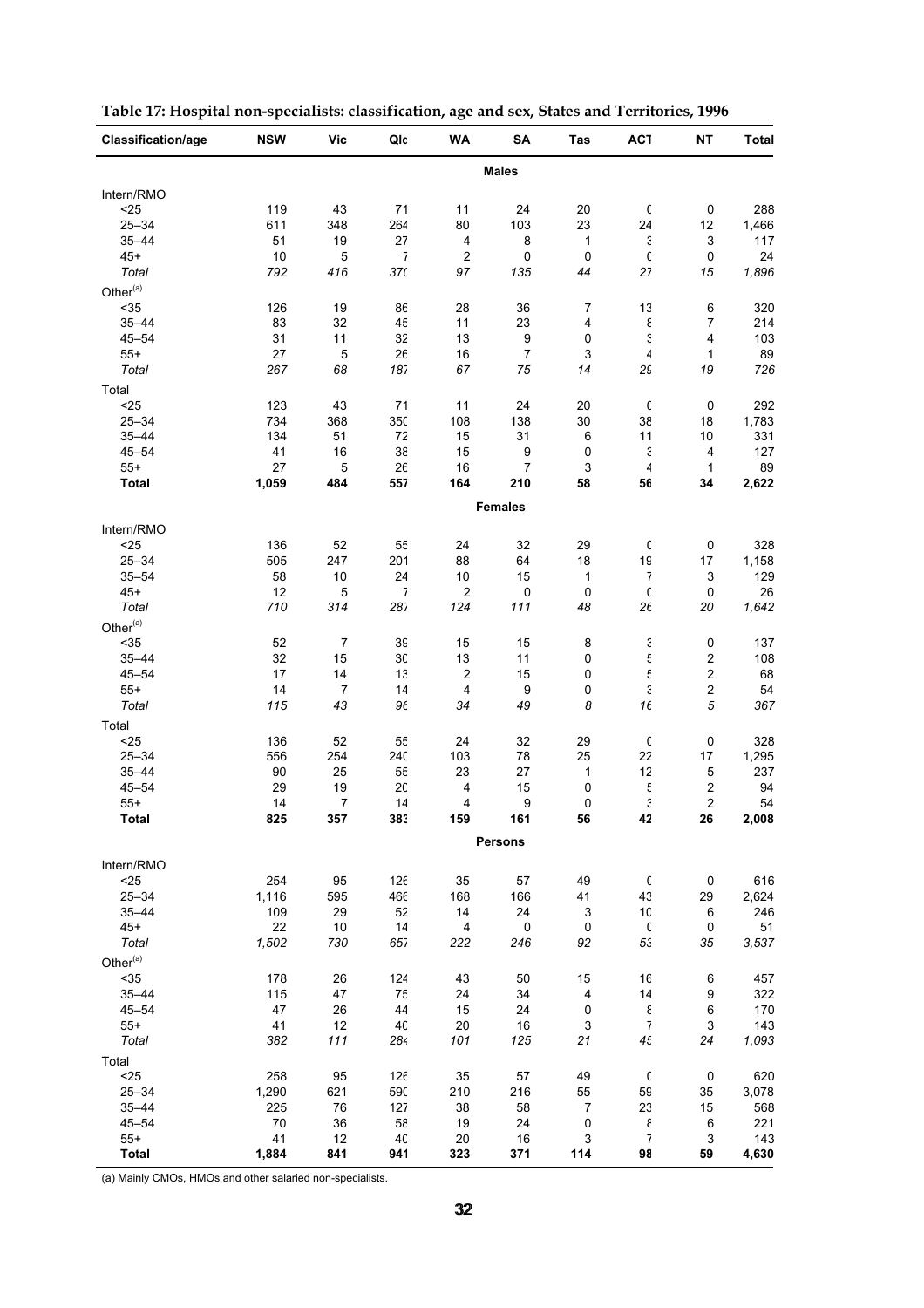| Classification/      |            |     |     |           |           |     |                 |                |       |
|----------------------|------------|-----|-----|-----------|-----------|-----|-----------------|----------------|-------|
| sector               | <b>NSW</b> | Vic | Qlc | <b>WA</b> | <b>SA</b> | Tas | AC <sub>1</sub> | <b>NT</b>      | Total |
| Intern/RMO           |            |     |     |           |           |     |                 |                |       |
| Private sector       | 62         | 24  | 38  | 11        | 6         | 38  | 1               | $\overline{2}$ | 183   |
| Public sector        | 1,441      | 705 | 619 | 211       | 240       | 54  | 51              | 33             | 3,354 |
| All sectors          | 1,502      | 730 | 657 | 222       | 246       | 92  | 53              | 35             | 3.537 |
| Other <sup>(a)</sup> |            |     |     |           |           |     |                 |                |       |
| Private sector       | 57         | 19  | 48  | 12        | 10        | 13  | E.              | $\mathbf 0$    | 162   |
| Public sector        | 324        | 92  | 235 | 89        | 115       | 9   | 42              | 24             | 931   |
| All sectors          | 382        | 111 | 284 | 101       | 125       | 21  | 4Ł              | 24             | 1,093 |
| Total                |            |     |     |           |           |     |                 |                |       |
| Private sector       | 119        | 43  | 87  | 22        | 16        | 51  | 4               | 2              | 345   |
| Public sector        | 1.765      | 798 | 854 | 300       | 355       | 63  | 94              | 57             | 4,286 |
| All sectors          | 1,884      | 841 | 941 | 323       | 371       | 114 | 98              | 59             | 4,630 |

**Table 18: Hospital non-specialists: classification and sector of employment, States and Territories, 1996**

(a) Mainly CMOs, HMOs and other salaried non-specialists.

| Table 19: Interns and RMOs: total hours worked per week and sex, States and Territories, 1996 |  |  |
|-----------------------------------------------------------------------------------------------|--|--|
|                                                                                               |  |  |

| <b>Total hours worked</b><br>per week | <b>NSW</b> | <b>Vic</b> | Qlc        | <b>WA</b>      | <b>SA</b>      | Tas         | AC <sub>1</sub> | <b>NT</b>      | <b>Total</b> |
|---------------------------------------|------------|------------|------------|----------------|----------------|-------------|-----------------|----------------|--------------|
|                                       |            |            |            |                | <b>Males</b>   |             |                 |                |              |
| $0 - 19$                              | 14         | 0          | E          | 0              | 0              | 0           | C               | 0              | 16           |
| $20 - 34$                             | 24         | 17         | 1          | $\mathbf 0$    | 4              | $\pmb{0}$   | C               | $\mathbf 0$    | 47           |
| $35 - 49$                             | 168        | 93         | <b>79</b>  | 36             | 21             | 15          | $\mathsf{C}$    | 9              | 421          |
| $50 - 64$                             | 446        | 232        | <b>259</b> | 45             | 90             | 23          | 15              | 3              | 1,112        |
| $65 - 79$                             | 95         | 55         | 22         | 14             | 4              | 3           | 4               | 1              | 199          |
| $80 +$                                | 46         | 19         | $\epsilon$ | $\overline{2}$ | 15             | 3           | ε               | $\mathbf{1}$   | 101          |
| Total                                 | 792        | 416        | 370        | 97             | 135            | 44          | 27              | 15             | 1,896        |
|                                       |            |            |            |                | <b>Females</b> |             |                 |                |              |
| $0 - 19$                              | 24         | 5          | ź          | $\overline{c}$ | $\overline{2}$ | 0           | C               | $\pmb{0}$      | 35           |
| $20 - 34$                             | 26         | 14         | 4          | $\overline{c}$ | 9              | 0           | $\mathsf{C}$    | $\mathbf 0$    | 55           |
| $35 - 49$                             | 183        | 96         | 83         | 41             | 18             | 13          | $\mathsf{C}$    | $\mathbf 0$    | 434          |
| $50 - 64$                             | 359        | 143        | 186        | 60             | 67             | 26          | 15              | 18             | 874          |
| $65 - 79$                             | 68         | 47         | ξ          | 17             | $\overline{7}$ | 9           | $\overline{4}$  | $\overline{c}$ | 162          |
| $80+$                                 | 50         | 10         | ć          | $\overline{2}$ | 9              | $\mathbf 0$ | $\epsilon$      | $\mathbf 0$    | 81           |
| Total                                 | 710        | 314        | 287        | 124            | 111            | 48          | 26              | 20             | 1,642        |
|                                       |            |            |            |                | <b>Persons</b> |             |                 |                |              |
| $0 - 19$                              | 38         | 5          | ť          | $\overline{2}$ | $\overline{2}$ | 0           | C               | 0              | 52           |
| $20 - 34$                             | 50         | 31         | $\epsilon$ | $\overline{c}$ | 13             | 0           | C               | $\mathbf 0$    | 102          |
| $35 - 49$                             | 351        | 189        | 161        | 77             | 39             | 28          | $\mathsf{C}$    | 9              | 854          |
| $50 - 64$                             | 804        | 374        | 445        | 105            | 157            | 49          | 3C              | 21             | 1,986        |
| $65 - 79$                             | 163        | 102        | 31         | 31             | 11             | 12          | ε               | 3              | 361          |
| $80+$                                 | 96         | 29         | ξ          | $\overline{4}$ | 24             | 3           | 15              | 1              | 182          |
| <b>Total</b>                          | 1,502      | 730        | 657        | 222            | 246            | 92          | 53              | 35             | 3,537        |